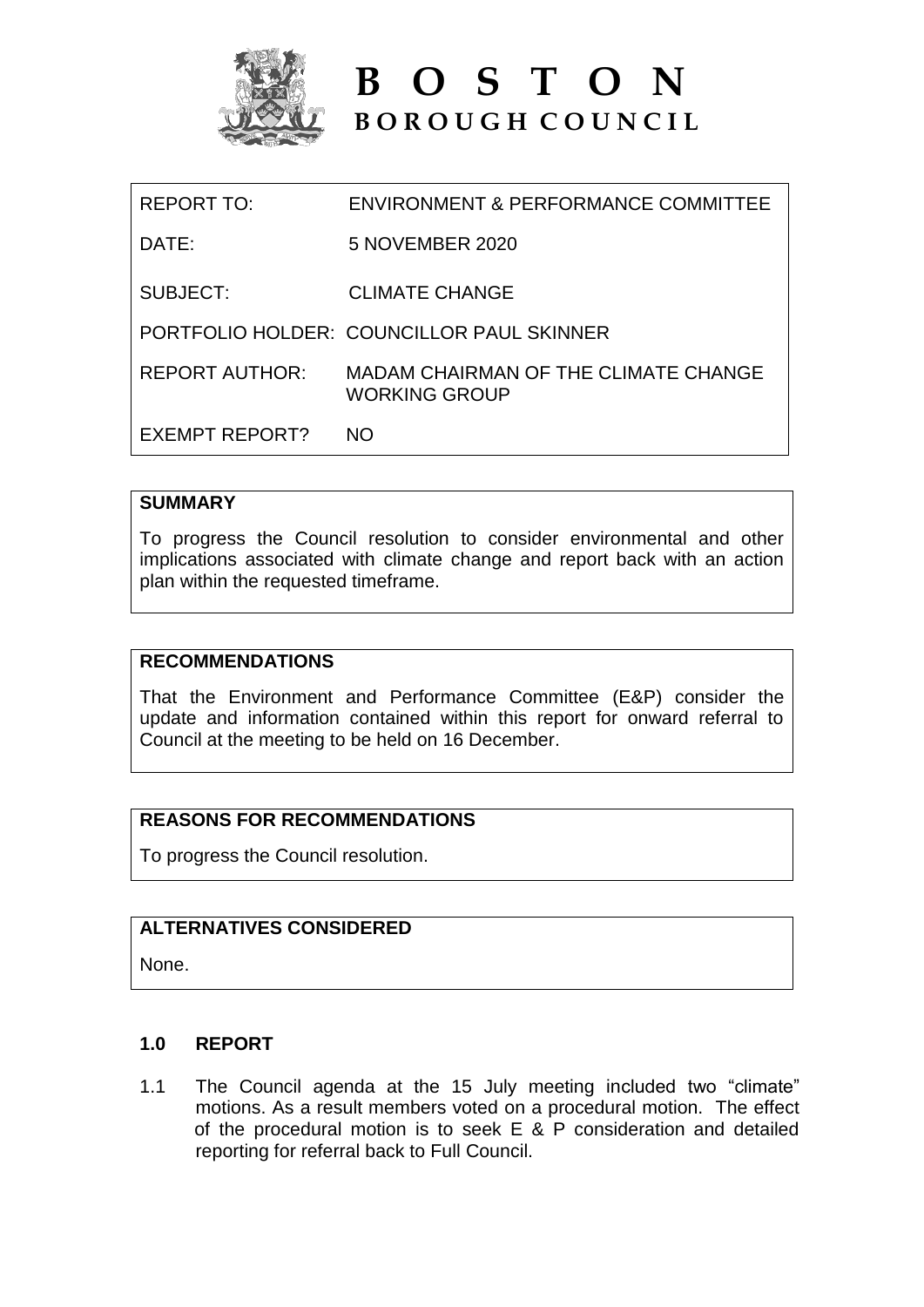1.2 The Council resolution in full is as follows:-

**RESOLVED that noting the many impacts on the Council and our partners, it is proposed all aspects and issues referred to in both Motions on the agenda be referred to the next available meeting of the Environment and Performance Committee for detailed consideration and an action plan. An interim report to be submitted to full Council in November 2019 and a final report to Council in January 2020.** 

## **2.0 WORKING GROUP**

- 2.1 This Committee at the meeting held on 30 July established a Working Group to progress this activity.
- 2.2 The Working Group meets informally and reports findings and recommendations to the Environment and Performance Overview and Scrutiny Committee (E&P). The Working Group considers all 'aspects and issues' referred to in both 'Motions on Notice' submitted to the meeting of the Council held 15 July 2019.
- 2.3 The Group provided a verbal update to the 24 September E&P Committee and this report provides a summary update to support an interim report to the 16 December Council meeting. Final draft recommendations will be reported to the 7 January E&P Committee, which will then make recommendations to the 20 January 2020 Council meeting.
- 2.4 The Working Group comprises of five Elected Members including the Portfolio Holder, eight members of staff and one co-opted member of the public.
- 2.5 There have been four meetings to date with further meetings scheduled to the end of the year.
- 2.6 Formal Terms of Reference have been agreed by the Group and these are appended to the report (Appendix 1).
- 2.7 Work to date:-
	- Reviewed previous and ongoing BBC carbon reduction activity and the Carbon Management Plan.
	- Collated all BBC environmental and climate change activity (Air Quality, Homes Energy Conservation Act, Private Sector Enforcement, etc.)
	- Taken on the Local Government Association good practice advice for Councillors.
	- \* Reviewed other council approaches and best practice publications.
	- Collated a list of external invitees with expertise and insight.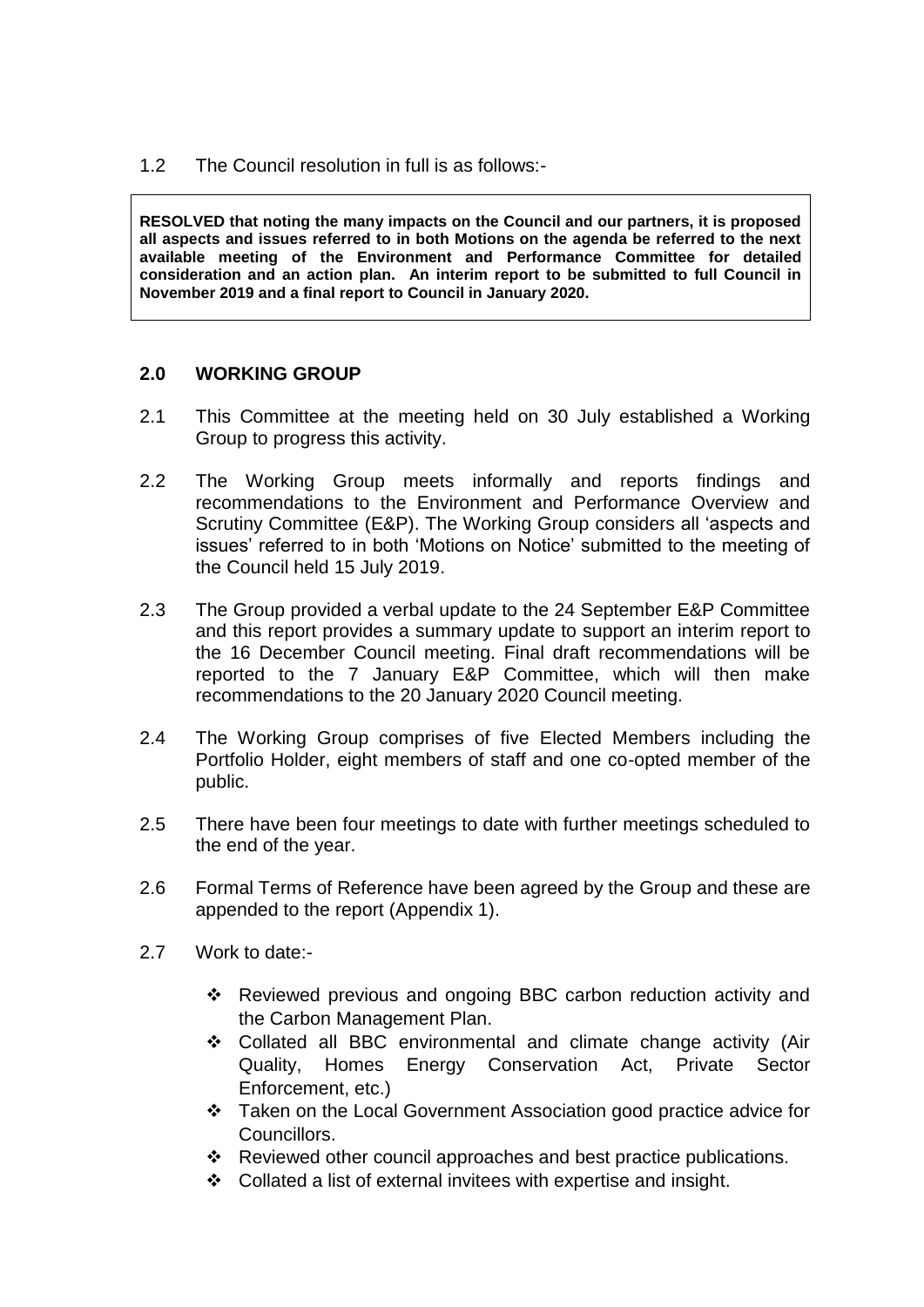- ❖ Agreed an intent to be clear about the differences required for BBC to become carbon nett neutral and "leading/championing" others within the Borough geography.
- Begun to explore carbon offsetting potential/opportunities.
- Begun collating a list of "quick-wins" to include in the final action plan recommendations to E&P.
- Attended the ''Ashden'' Local Authority Climate Change Toolkit launch in October.
- Attended the Western Power event Transition to a Zero Carbon Economy.
- Consider relevant proposals contained in the Environment Bill published 15 October.
- Draft suggested and costed action plan and implementation timetable for consideration at the 7 January Committee meeting.

# **3.0 CONCLUSION**

- 3.1 Councils are well placed to drive and influence action on climate change through the services they deliver, their regulatory and strategic function and their roles as community leaders, major employers, large-scale procurers and social landlords.
- 3.2 Action on climate change can deliver many local benefits, including lower energy bills, economic regeneration and creation of local jobs, reductions in fuel poverty and improved air quality. Furthermore, increasing resilience to climate change risks can result in avoided costs from flood damage to buildings, infrastructure and services, enhances green spaces and improved health.
- 3.3 However, making a commitment to declare a Climate Change Emergency is multi-faceted and members will want to be well sighted on the policy, process, financial and other considerations such as a timetable in making environmental commitments.
- 3.4 The Working Group has made excellent progress and is well placed to report formally and meet the timetable established at Full Council.
- 3.5 Between now and Christmas the focus of the Working Group activity will be to develop and produce a series of recommendations for the Council to consider. Whilst it is currently premature to provide specific detail, the following areas are likely to form the basis of potential future recommendations:-
	- A climate change declaration which is aspirational and deliverable in the soonest possible time range.
	- All Council policies and practices to consider environmental impacts.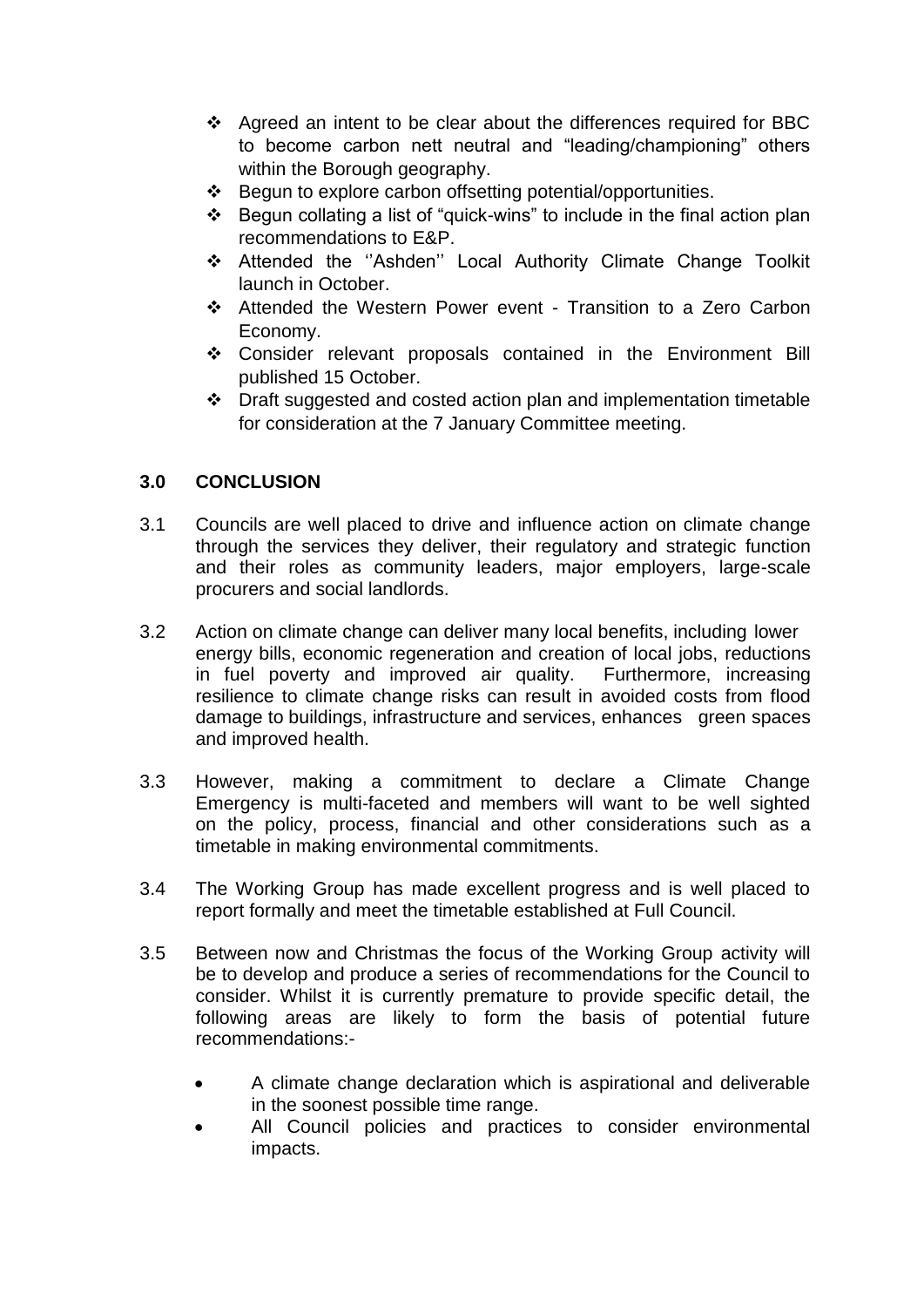- Lobby for additional resources and support to deliver the carbon neutral agenda.
- A commitment to show geographical and community leadership.
- Recognise and acknowledge the excellent achievements of the Council since 2008.
- Council buildings and asset audits and action plans.
- Recommendations for the Council's procurement practices.
- Potential for climate champion(s), Citizens Assembly and Climate Expo.
- Others!!!

# **FINANCIAL IMPLICATIONS**

At this point it is not yet established what financial commitment or not the Council will be required to make. The Working Group is asked to consider such matters in determining any recommendations. Officers will support the process, however additional resource and expertise may be required to undertake its work and seek any approvals as necessary.

# **LEGAL IMPLICATIONS**

The UK Climate Change Act of 2008 was the first piece of legislation to legally mandate a nation to reduce greenhouse gas (GHG) emission - in this case by 80% of 1990 levels by 2050. Many countries have subsequently introduced their own equivalent legislation and in 2015, the Paris Agreement was signed by 197 countries with the aim of limiting "the increase in the global average temperature to well below 2◦C above pre-industrial levels and pursuing efforts to limit the temperature increase to 1.5◦C above pre-industrial levels". The 2018 Special report of the Intergovernmental Panel on Climate Change (IPCC) on the impact of a 1.5◦C rise in global temperatures above preindustrial levels further highlighted the urgency with which GHG emissions must be reduced to avoid the worst impacts of climate change.

In May of 2019, the UK Government declared a non-legally binding Climate Change Emergency declaration.

# **ANY OTHER IMPLICATIONS**

None.

# **CONSULTATION**

*No consultation undertaken.*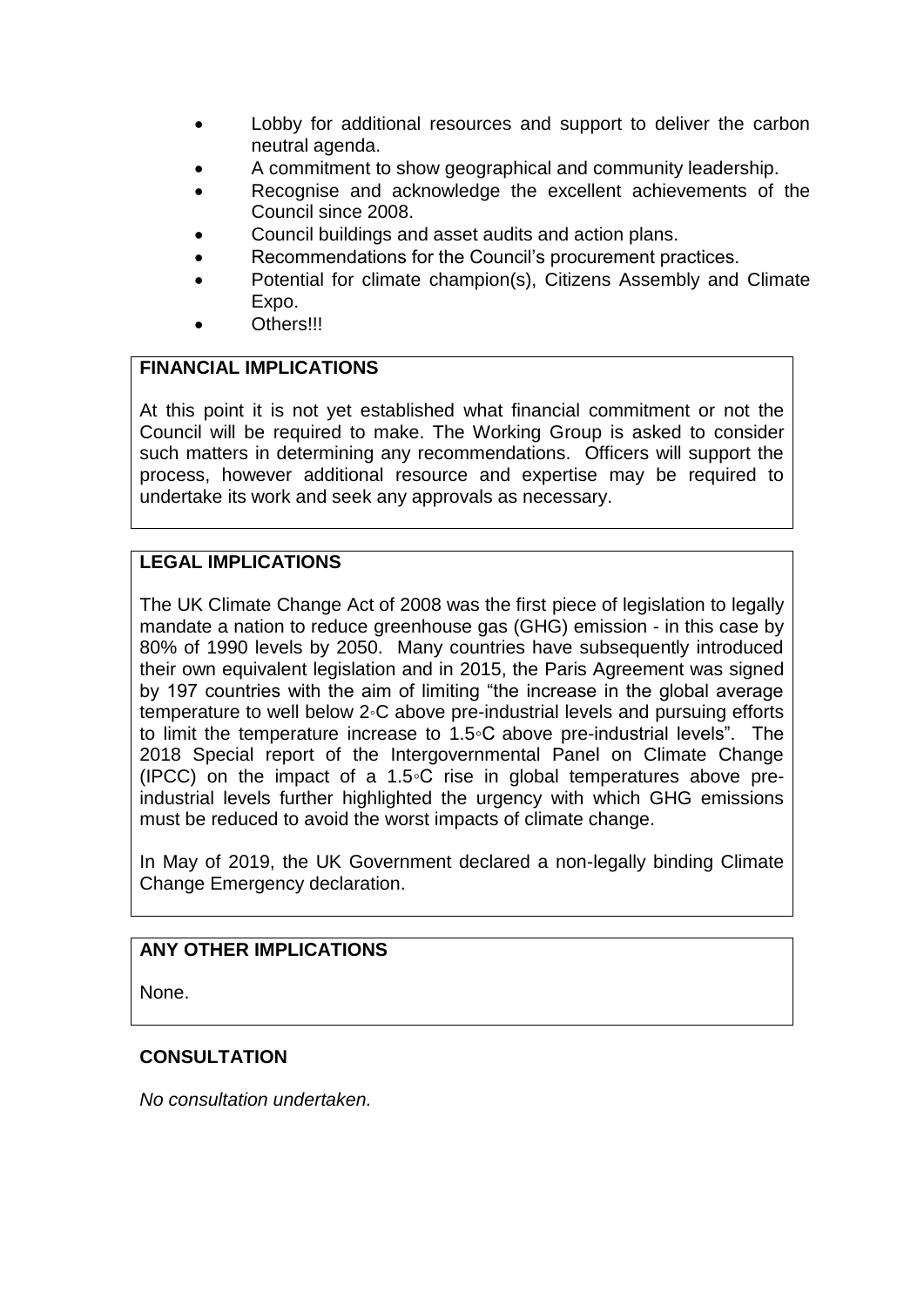# **APPENDICES**

Appendices are listed below and attached to the back of the report: -

| APPENDIX1 | Climate Change Working Group - Terms of |
|-----------|-----------------------------------------|
|           | Reference                               |

# **BACKGROUND PAPERS**

*No background papers as defined in Section 100D of the Local Government Act 1972 were used in the production of this report.*

# **CHRONOLOGICAL HISTORY OF THIS REPORT**

*A report on this item has not been previously considered by a Council.*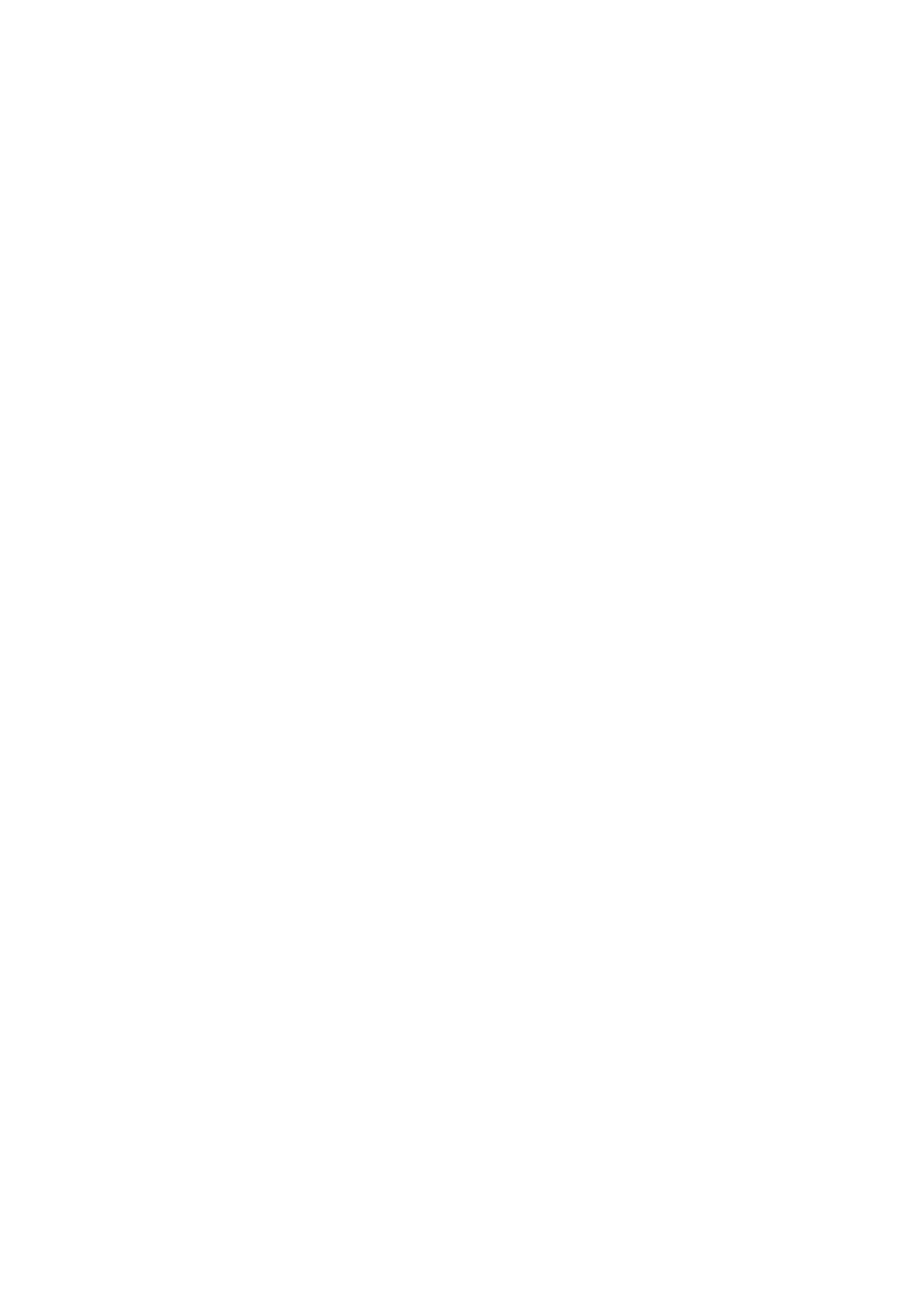# **APPENDIX 1**

## **CLIMATE CHANGE WORKING GROUP**

### **Scope:**

As a Working Group (The Group) reporting to the Environment and Performance Overview and Scrutiny Committee (E&P), to consider all 'aspects and issues' (The Task) referred to in both 'Motions on Notice' submitted to the meeting of the Council held 15 July 2019 and deliver the resolution of the Council held 15 July 2019.

These motions are attached as Appendix 1.

### **Terms of Reference:**

To establish a meeting frequency, resources and working methodology to progress the task.

To agree membership of the group drawn from the Council member and officer core.

To call additional external individuals and parties to join the Group.

To determine whom to call to provide information, support, expertise and assistance.

To provide an update to the 24 September 2019 and 5 November 2019 E&P.

To support E&P in providing an interim report to the 16 December 2019 Council meeting.

To submit final recommendations to the 7 January 2020 E&P.

To support E&P in providing a final report and recommendations to the 20 January 2020 Council meeting.

#### **Specific Actions contained in the task:**

- 1. Commit to endeavour to make the Council's activities carbon neutral by 2030/2050/??
- 2. Commit to working in partnership with, but not exclusively, the LGA, County, District and Parish Councils in Lincolnshire, local businesses and community groups with the aim of making Lincolnshire carbon neutral within the same timescale.
- 3. Call upon central government to provide the necessary powers and resources to achieve or better a 2050 target.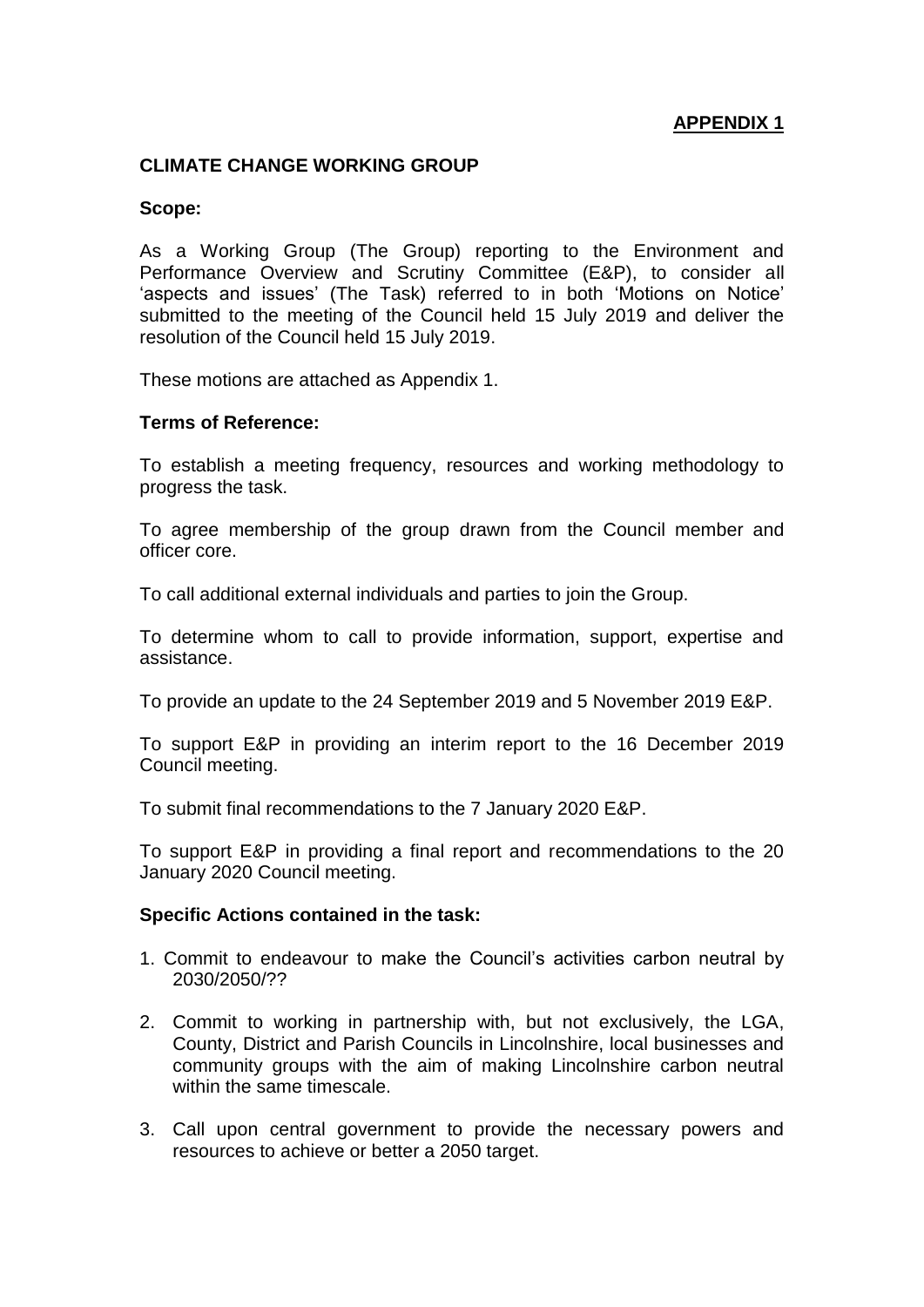- 4. Note the progress this Council has made in reducing carbon emissions.
- 5. Declare a 'Climate Emergency'.
- 6. Produce an action plan with annual monitoring and review.
- 7. Formally acknowledge the impacts of climate change and the serious exponential damage caused around the world each year by C02 and temperature rise.
- 8. Recognise that limiting global warming may still be possible with ambitious action from national and sub-national authorities, civil society and the private sector and ''the duty'' we all have to act, now.
- 9. Acknowledge that strong policies to cut emissions also have associated health, wellbeing and economic benefits.
- 10. Recognise what others are doing and that a growing number of UK local authorities have already passed 'Climate Emergency' motions.
- 11. Ensure that all strategic decisions, budgets and approaches to planning decisions are in line with a shift to zero carbon by an agreed date.
- 12. Embed this work in all areas to reduce as rapidly as possible the carbon emissions from the Council's activities.
- 13. Ensure that ALL council reports include climate change implications.
- 14. Take steps to proactively include young people in the process, ensuring that they have a powerful voice in shaping the future.
- 15. Request that the Portfolio holder with responsibility for Climate Change convene a Citizens' Assembly in 2019 in order to involve the wider population of the Borough.

### **1. This Council:**

- 1. Commits to make the Council's activities carbon neutral by 2050.
- 2. Commits to working in partnership with, but not exclusively, the LGA, County Council and Parish Councils in Lincolnshire, local businesses and community groups with the aim of making Lincolnshire carbon neutral within the same timescale.
- 3. Calls on central government to provide the necessary powers and resources to achieve or better the 2050 target.
- 4. Notes the progress this Council has made in reducing carbon emissions.
- 5. Notes the declaration of a 'Climate Emergency'.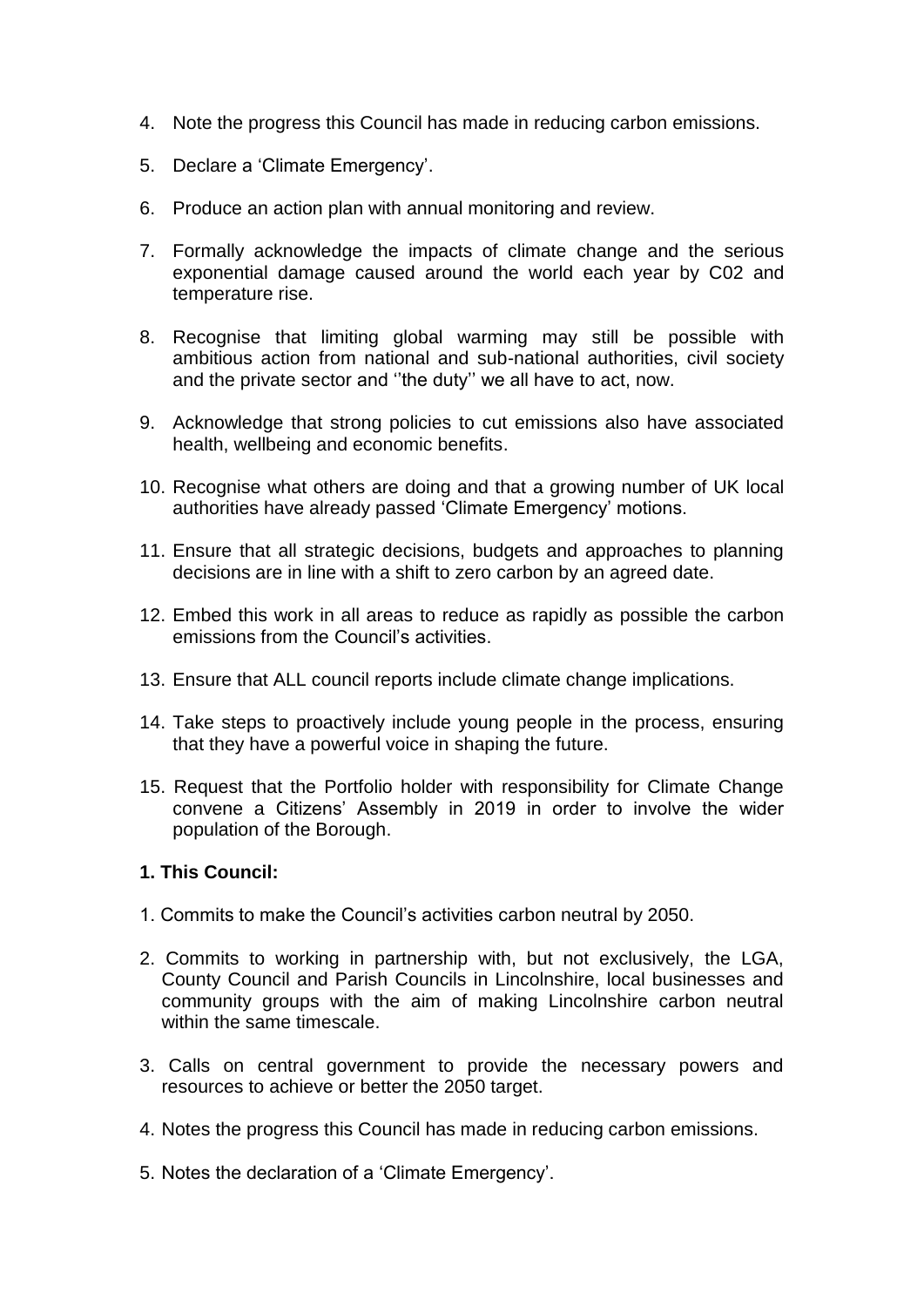6. Will receive an update on policy, details of action taken, an action plan, this will include annual reviews for the period up to 2030.

## **2. This Council notes:**

That the impacts of climate breakdown are already causing serious damage around the world and as each year passes, we experience it.

That the 'Special Report on Global Warming of 1.5 degC', published by the Intergovernmental Panel on Climate Change (IPCC) in October 2018;

- (a) Describes the enormous harm that a C02 average rise in global temperatures is likely to cause compared with a 1.5 degC rise, and;
- (b) Confirms that limiting Global Warming to 1.5 degC may still be possible with ambitious action from national and sub-national authorities, civil society and the private sector.

That all governments (national, regional and local) have a duty to act, and local governments that recognise this should not wait for their national governments to change their policies.

That we are not experts in this field, but that is no excuse for inaction.

That collectively as a local community, we need guidance, education, support, encouragement and structure in order to effect change.

That strong policies to cut emissions also have associated health, wellbeing and economic benefits; and

That recognising this, a growing number of UK local authorities have already passed 'Climate Emergency' motions.

### **This Council therefore commits to:**

Declare a 'climate emergency' that requires urgent action.

Endeavour to make the Council's activities net-zero carbon by 2030.

Endeavour to achieve 100% clean energy across the Council's full range of functions by 2030.

Ensure that all strategic decisions, budgets and approaches to planning decisions are in line with a shift to zero carbon by 2030.

Support and work with all other relevant agencies towards making the entire area zero carbon within the same timescale.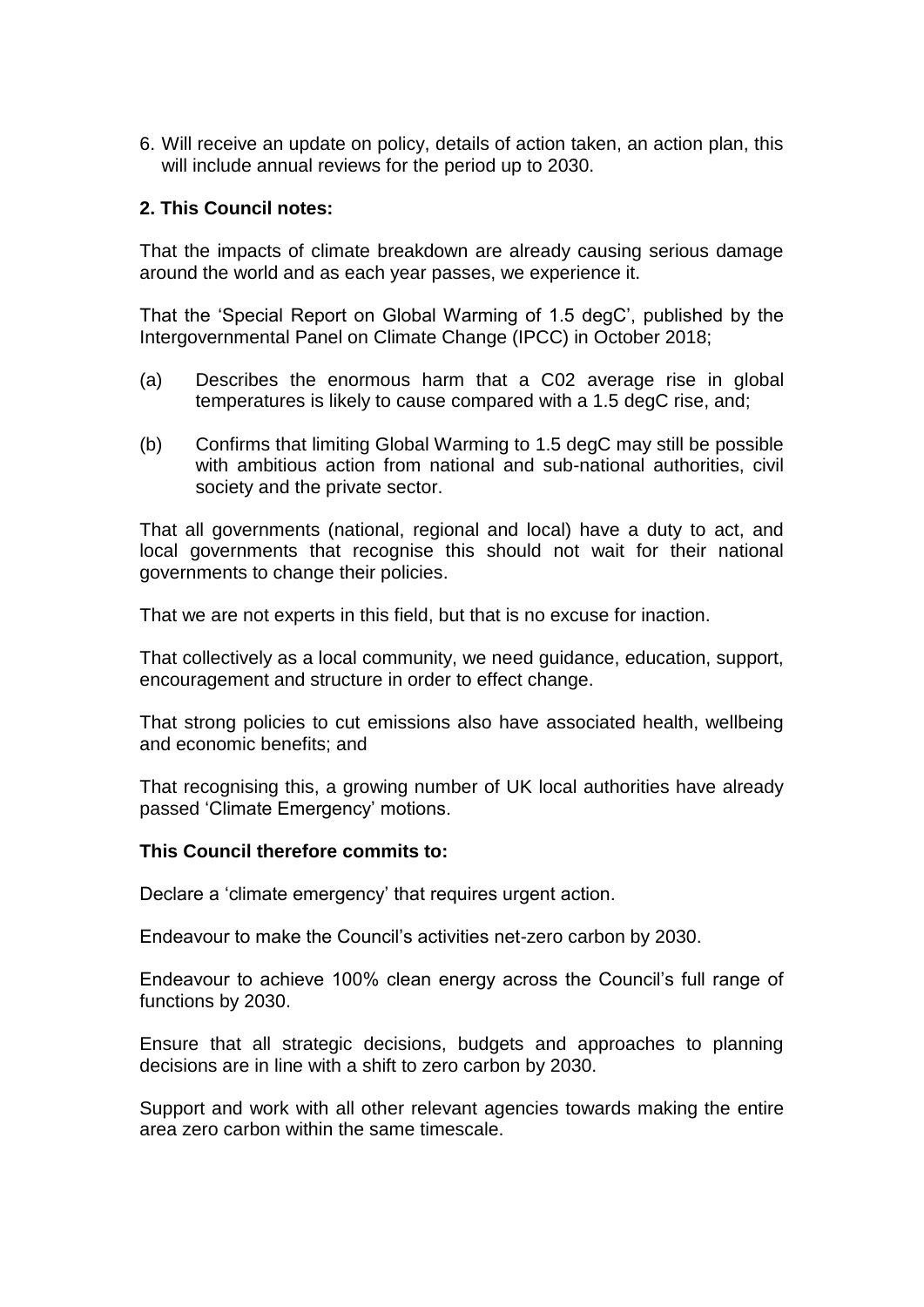Ensure that elected members together with officers embed this work in all areas and take responsibility for reducing as rapidly as possible, the carbon emissions resulting from the Council's activities, ensuring that any new recommendations are fully costed and that the Cabinet and Scrutiny committees review council activities taking account of production and consumption emissions and produce an action plan within 12 months, together with budget actions and a measured baseline.

Wherever possible, work with, influence and inspire partners across the district, county and region to help deliver this goal through all relevant strategies, plans and shared resources by developing a series of meetings, events and partner workshops.

Request that the Council and partners take steps to include proactively young people in the process, ensuring that they have a powerful voice in shaping the future.

Request that the Portfolio holder with responsibility for Climate Change convenes a Citizens' Assembly in 2019 in order to involve the wider population of the Borough in this process. This group would help develop their own role, identify how the Council's activities might be made net-zero carbon by 2030, consider the latest climate science and expert advice on solutions and to consider systematically the climate change impact of each area of the Council's activities. It will also recommend ways to maximise local benefits of these actions in other sectors such as employment, health, agriculture, transport and economy.

Report on the level of investment in the fossil fuel industry that our pensions plan and other investments have, and review the Council's investment strategy to give due consideration to climate change impacts in the investment portfolio.

Ensure that all reports in preparation for the 2020/21 budget cycle and investment strategy will take into account the actions the council will take to address this emergency.

Call on the UK Government to provide the powers, resources and help with funding to make this possible, and ask our local MP to do likewise.

To review this motion annually in order to keep clear track of progress and to make adjustment as necessary.